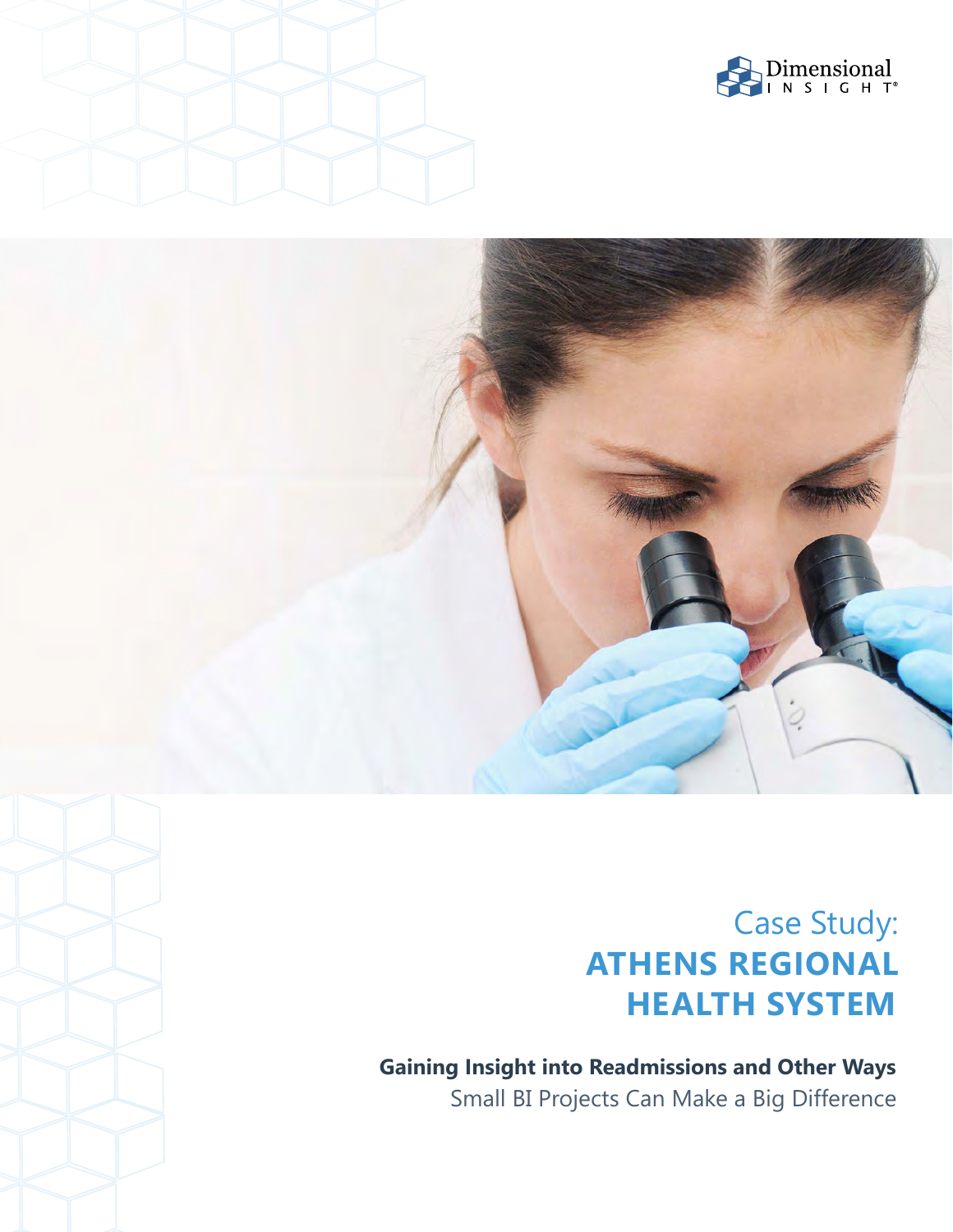

"Diver was the only solution that could join all of this data correctly and produce the upload file we needed as well as the metrics."

 *Athens Regional Health System*

*Robin France, Senior Data Analyst,* 

*Quick Facts:*

**Organization: Athens** Regional Health System **Industry: Healthcare Number of beds:** 350 **Location:** Athens, GA **Customer since:** 2009 **Solution:** Diver Platform® **Website:** athe[nshealth.org](http://www.athenshealth.org/default.cfm)

#### **Company Description:**

Athens Regional Health System is a 350-bed regional referral hospital in northeast Georgia, covering 17 counties.

It is a Level II trauma center, a Level III neonatal intensive care unit, and it has four urgent care centers as well as a physicians' practice group. Athens Regional Health System, located about 70 miles east of Atlanta, is an award-winning hospital and was named one of Health grades' "America's 100 Best Hospitals" in 2016. Athens Regional has been using Dimensional Insight®'s Diver Platform since 2009 in multiple ways throughout the hospital. Robin France, senior data analyst at Athens Regional, is the primary Diver developer at the hospital; she is continually looking for new ways to use Diver to enable better decision-making. Here she highlights five ways in particular that small Diver projects at Athens Regional have made a big difference.

# 1. READMISSIONS vs. RETURNS

Athens Regional wanted to gain a better understanding of emergency department readmissions—those people who came through the emergency department and then returned to the hospital within 48 hours as an inpatient. They had once been able to track this data, but no longer could.

Athens Regional's readmissions data was limited to only people who were admitted as inpatients. In order to get the results that the emergency department wanted, France took the readmission report the hospital produced in Diver and changed the definitions so she could get the right numbers. "We can make any definition we want in Diver," says France. "That's how flexible it is."

France was also proactive, knowing that once the emergency department was able to better track patients coming through, the next question would be: when does the observation patient come back and get readmitted? So she expanded definitions with that in mind, not only giving the emergency department what it wanted, but also saving time for the Quality and Performance Improvement staff, who had been trying to figure out a solution to this problem using spreadsheets.

## 2. CHEST PAIN UNIT METRICS

Athens Regional Health System was accredited as a chest pain center in 2013, and when the chest pain unit wanted to reach the next level of accreditation with the Society of Cardiovascular Patient Care (SCPC), the hospital used Diver to help get there.

The chest pain unit needed to take steps to define exactly what they meant by a low risk acute coronary syndrome patient, provide a file to submit data to the SCPC once a month, and create a dashboard to show that the unit was looking at trends in care and that they were following certain guidelines. The problem the unit faced was that the data it needed was kept in three different systems, one of which included a free-text field with no consistent way of presenting the information it needed to search.

France says, "Diver was the only solution that could join all of this data correctly and produce the upload file we needed as well as the metrics." With Diver's help, the chest pain unit was not only able to rise to the top tier of accreditation without hours of manual data entry, but also able to analyze the trends in its low-risk acute coronary syndrome patients and cut the length of stay in half for the observation patients.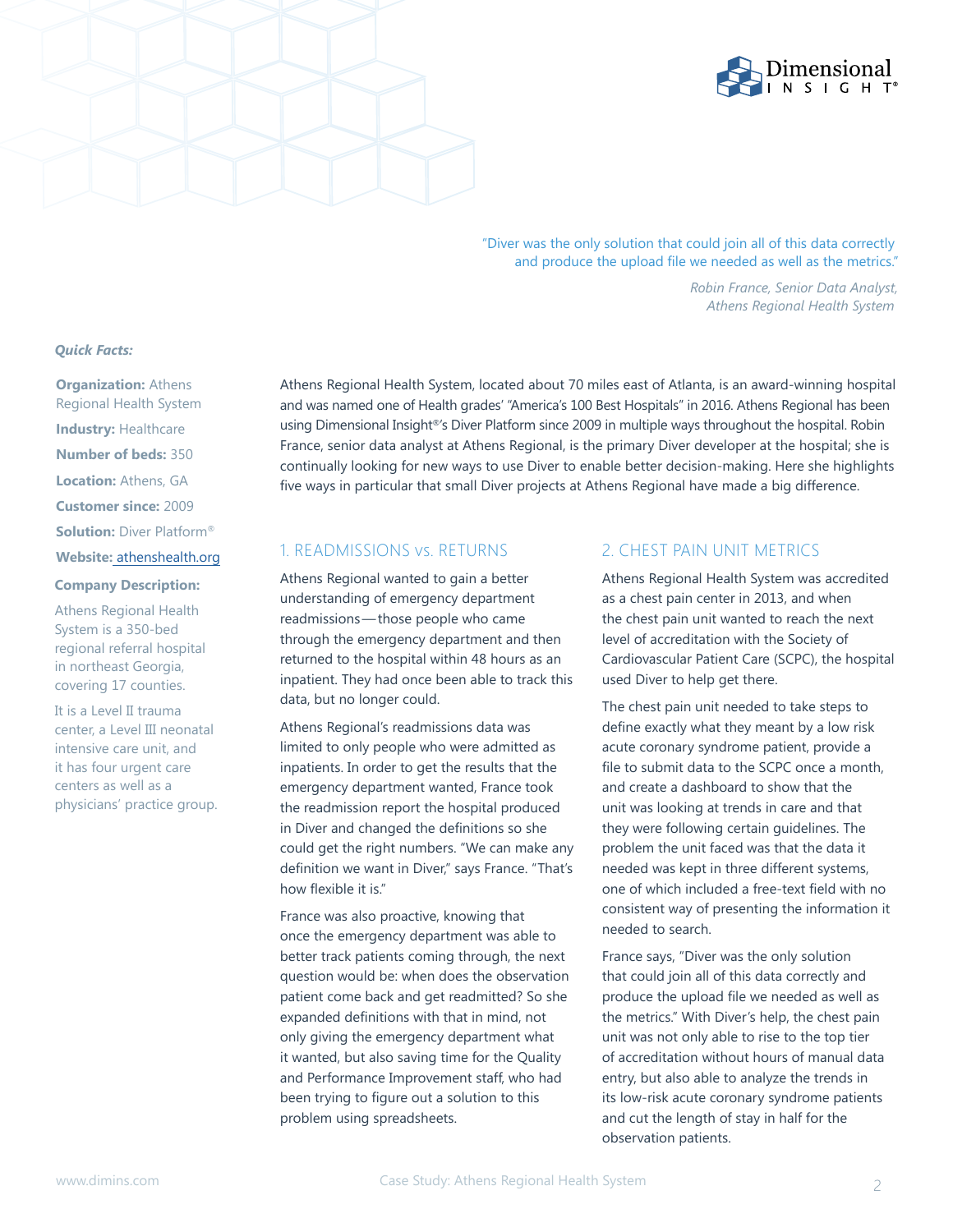



"It's easy, it's efficient, and it saves me headaches. Being able to do all the files in one script rather than create several scripts is just more efficient."

> *Robin France, Senior Data Analyst, Athens Regional Health System*

# 3. LAB TURNAROUND TIMES

Athens Regional wanted to decrease the amount of time required for the lab to produce troponin test turnaround time reports. The troponin test helps to diagnose cardiac issues in patients so managing this particular test's turnaround time is critical. The existing process involved running a report from the lab information system and putting it in Excel, which was timeconsuming. Using ProDiver, the data was delivered more quickly. It also allowed the hospital to not only look at which units got their results back quickest, but also to identify which units took the longest and investigate the reasons why.

# 4. QUICK AND EASY FILE CREATION

France says she frequently uses the file creation aspect of Diver, and cites as one example how the materials department at the hospital wanted a freight report. The goal was to capture all of the freight associated with the hospital's purchase orders and to create a file to send to an outsourcing vendor.

France used Integrator, Dimensional Insight's ETL tool, to find the records to include in the file, and then used a trace object to send the files off. "You get to choose the columns, the format, a location to store the file," France says. "It's easy, it's efficient, and it saves me headaches. Being able to do all the files in one script rather than create several scripts is just more efficient."

# 5. WORKLOAD GRAPHS

The hospital used Diver to help figure out how to reduce labor expense, particularly in the lab. The lab wanted to know if they could adjust shifts, moving people around to match the workload. The hospital had no process in place to look at this data, so someone suggested talking to Dimensional Insight to find a solution.

Using ProDiver®, the hospital looked at lab samples arriving at a work area to determine how much work was being done in different parts of the lab, and when the work was being done. Armed with this information, the hospital was able to produce graphics showing peak work times and structure the lab schedule to accommodate that.

# WHAT'S NEXT?

Athens Regional Health System is planning to next use Diver to help analyze patient flow, trying to figure out where the patient is in the hospital and when, how long it took from when the hospital said it would admit the patient to when they actually are in a bed, and how long from the discharge order until the actual discharge. Anticipating the next steps, France says she will use all data she can gather to proactively address the questions that haven't been asked yet. She has also been bringing in other people to work with Diver. "I'm trying to train some other people into it because we do have momentum going right now and people do think that Diver is a great tool and they see its value," France says. "So I will grab quality people and say, 'Look what you could do with Diver.'"